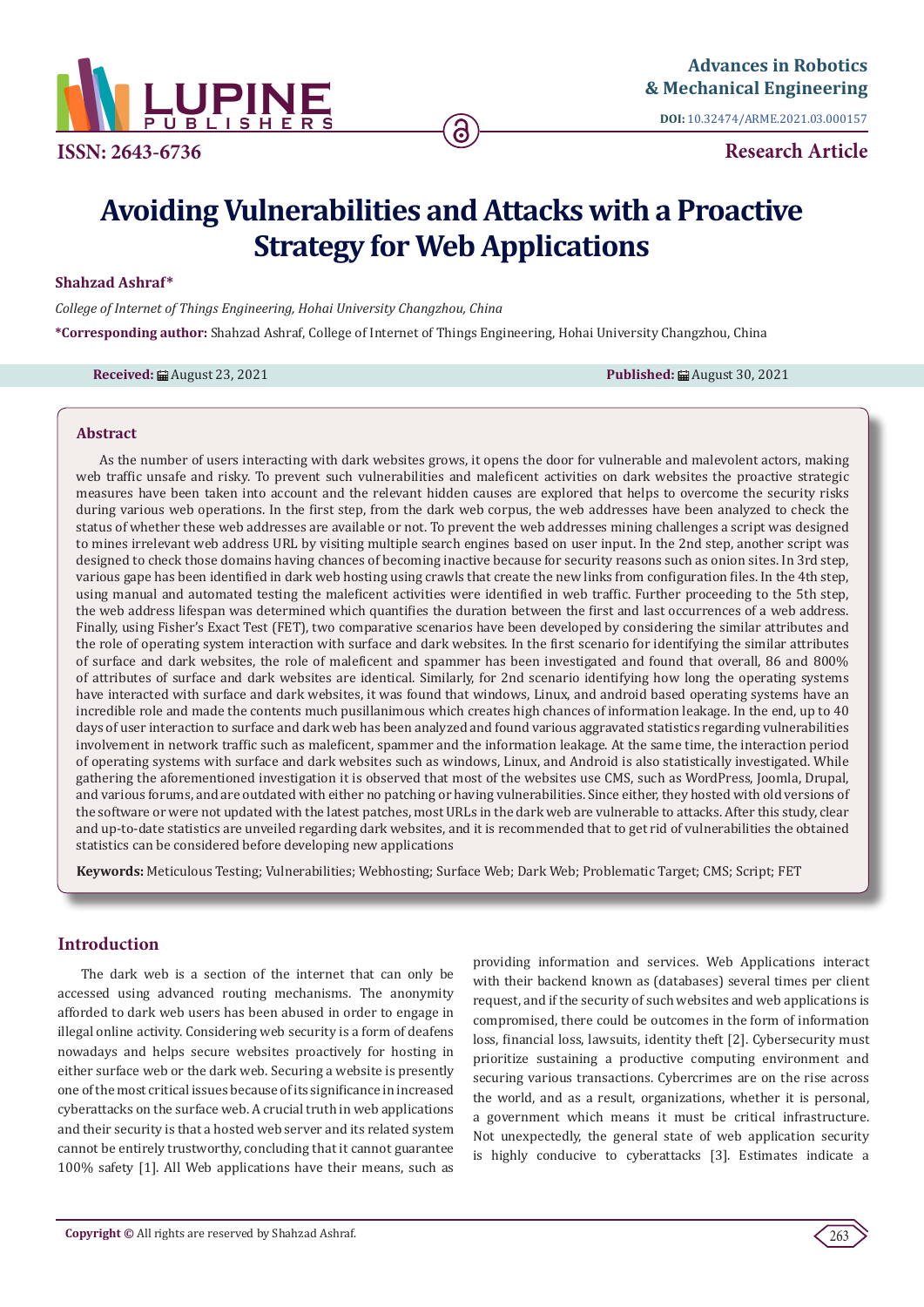considerable number of online applications with security flaws and as a result, there have been several instances of successful security breaches and exploitations [4]. Organized crime thrives organically in this potential sector. Considering the millions worth of money made by such groups in the web's clandestine economy [5]. Security technology is insufficient to prevent web application flaws, and practitioners should focus on assessing and ensuring their success. This unindexed portion of WWW that intentionally hidden and inaccessible by standard browsers referred to as the dark web. Some Studies state that the surface web is only 4% of web content indexed by the publicly available search engines like Google, Bing. According to TOR metrics project, more than 200K registered. Onion-based addresses as of May 2020, and on average, daily 2 million users use TOR browser [6], to access the deep or dark web. The deep and dark web provides a venue for malicious actors to coordinate cyberattacks, illicit activities such as human trafficking and terrorist activities [7]. The main reason for using the dark web is its features such as encrypted protocols, anonymity, hidden in nature. While accessing the dark web, the dark web users encouraged neither the risk of getting caught by law enforcement nor being censored by a website [8]. The IP Address identifies a system as a unique identifier during Internet communication. It also aids in determining the geolocation of any device connected to the Internet. End-to- end device communication on the dark web, on the other hand, is encrypted by enabling anonymity of end devices, routers, and communication via the dark web [9]. The Law Enforcement Agencies (LEA) showing [10], an interest in the TOR-based network and its services mainly to understand the type of data hosted and their activities for any illegal activities. As the internet community grows, so do web dangers, nowadays majority of the illegal activities happen through the dark web, and it is tough to identify the criminals behind the activity. In this work, we carried out some vulnerability assessments on the dark web initially, and we mined numerous URLs from various sources such as search engines of the dark web. We gather information about the targeted host and use various methodologies. After that, we apply various vulnerability assessment methodologies, including manual testing of the web application and automated testing of targeted web applications and the result set presented in the result analysis. Dark web is one of the most challenging and untraceable mediums adopted by the cyber criminals, terrorists, and state- sponsored spies to fulfil their illicit motives. cyber-crimes happening inside the dark web are alike the real-world crimes. however, the sheer size, unpredictable ecosystem and anonymity provided by the dark web services are the essential confrontations to trace the criminals. The LEA required opportunities for tracing such criminals by using various methods [11]. By auditing and assessing the Dark Web, we can determine the availability of website availability and the information, which is sensitive, private, or potentially damaging information about an organization and related accounts, systems, and people. There are many monitoring methods, and we considered auditing and assessing applications, i.e., hosted websites on the dark web.

The main contribution of this study includes the following findings.

• Monitoring for breached usernames, passwords and other information.

The Business resources and secrets which are breached and put up on sale.

• Monitoring the specific websites based on technical changes, transactions in their business, and relevant illicit activities.

Rest of the manuscript is arranged as: The literature review has been placed in "Related work section, and the proposed proactive methodology has been explained in "Proposed proactive strategy" section. The section "Dark web data selection strategy" highlights the current hurdles to the webhosting system. The overall access duration with surface and dark websites has been investigated in "Comparative scenarios" section. The results have been critically discussed in "Result and discussion" section. Finally, work has been concluded in "Conclusion" section.

# **Related Work**

Due to the increasing number of web applications in both the surface web and the dark web, the corresponding numbers in sophisticated threats are also increasing. There are requirements to understand vulnerabilities or gap areas to check about creating new tools that are efficient and accessible becomes essential. The researcher in [12], describes a validation study in which participants answered quiz questions using the tool prototype, the sample data generated using the OWASP ZAP scanner tool, and a prototype implemented and used for validation purposes. They discussed the Web forensics and legal aspects researcher collected criminal files which have been investigated with official permits and crime models that will create the database have been determined. These crime models are conventional crimes committed through web activity or cybercrimes.

Another author [13], presented an insight into various aspects of the Dark Web, such as features, advantages, disadvantages, and browsers. Further, they discussed the different types of attacks, exploits, and malware with an overview of different types of criminal activities and incidents over the dark web. Many web applications in the dark web deal with a vast amount of secure and high transactions. As a result, security plays a significant role in web application development for the dark web too. The security of any web application focuses on the data the application handles, where the Audit and Assessment of web applications in the dark web may give some idea of understanding risks, and it may help investigators trace illegal activities. Further [14], discussed the suggestions provided in this article are in line with the majority of experts. In addition to the results, there are several typical IT issues in the network security of institutions. It is important to highlight the need of performing a risk analysis before exploiting

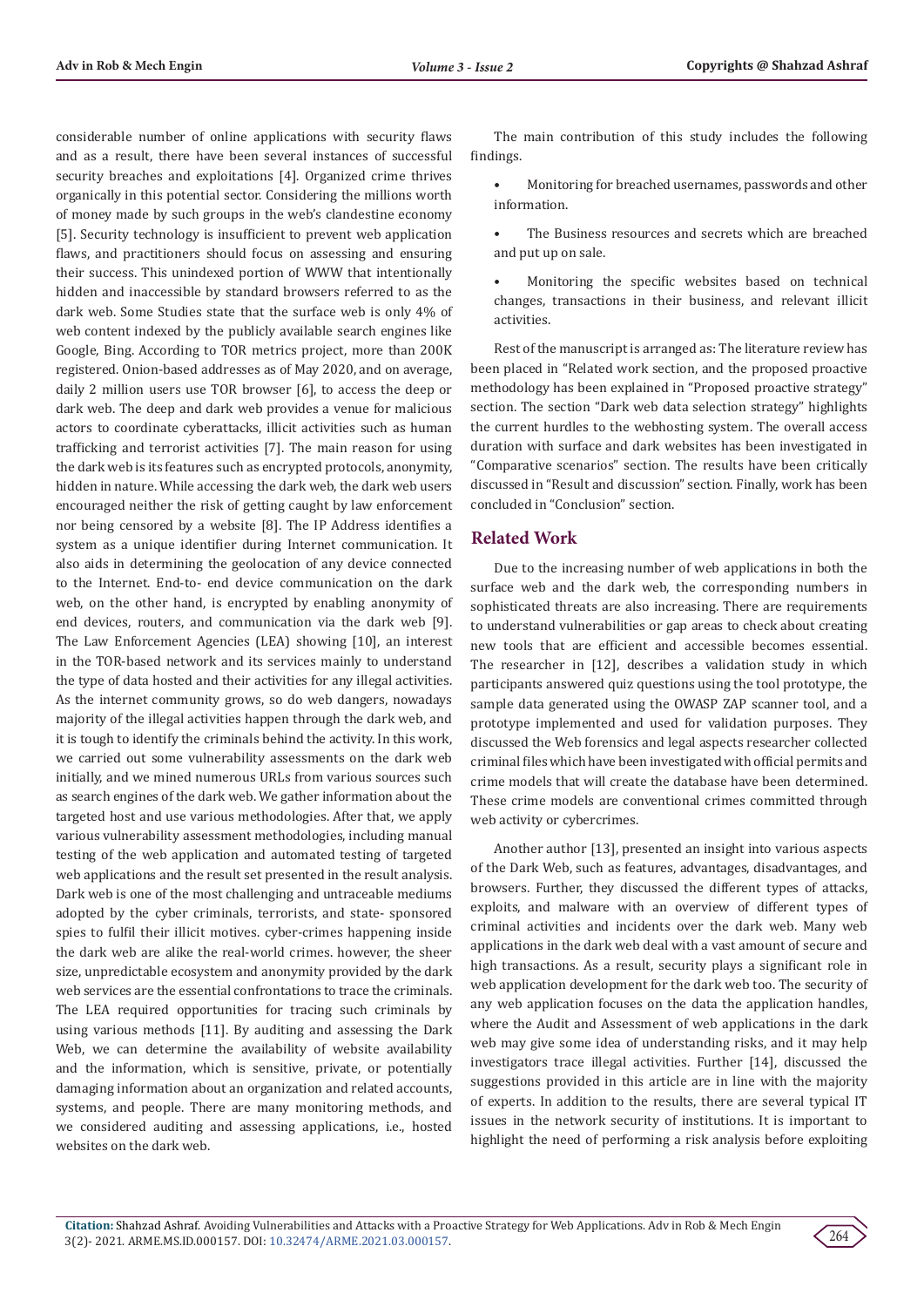vulnerabilities. These are answers for the time being but will become weaknesses in the future, necessitating improved tactics. Defend against cyber-attacks. Another researcher [15], discussed the vulnerability assessment as it is useful since it gave information on the security of the websites that were chosen. Vulnerabilities were identified in all of the examined web servers. Some vulnerabilities were discovered across all web hosts, while others were exclusive to a single host. These revelations revealed that there are security concerns that need to be addressed across the board. On the same ground [16], discussed and suggested a unique approach for injecting realistic assaults into web applications automatically. This approach entails evaluating the web application and creating a list of probable flaws. After that, each vulnerability is injected, and numerous assaults are launched against it. Each attack's success is automatically analyzed and reported. One of shrewd approach by [17], looked at the issue of selecting appropriate SATs for web application vulnerability detection. They proposed a method for developing benchmarks for evaluating such SATs at various levels of criticality. In four situations of escalating criticality, they use SCM to automatically arrange the workload. To rank the tools in each situation, several measures are used. Saiba nazah [18], in presented a comprehensive examination of the visible section of the darknet's structure and content they were the first to methodically (recursively) investigate the visible darknet's network topology. The author [19], discussed the threat landscape is complex and ever-changing. To deal with the size of the pentest, autonomous solutions are required. Autonomous Security Analysis and Pentesting (ASAP) is an effort toautomate attack analysis, attack plan generation, and validation. Future Work: Using host logs to develop the AI model and attack plans for the visible darknet's network architecture. Similarly [20], developed MASSDEAL, a tool for the automated exploration of the Dark web that learns about new or previous unseen services and measures repeatedly across time where they collected data over more than 20 thousand dark web services sampled from September 2018 to January 2019. The performed an extensive analysis of service redundancy and measure the appearance of. onion mirrors as well as providing an estimation of the infrastructural redundancy behind those systems. Considering the same opinion, the [21], performed and analyzed the text content of 28,928 HTTP Tor hidden services hosting 21 million dark webpages and confirmed 901 phishing domains They conducted mainly an in-depth measurement study to demystify the prevalent phishing websites on the Dark Web to understand the dark web trends. This trend exacerbates the risk of phishing for their service users who remember only a partial TOR hidden service address. This study is about the auditing of websites on the dark web, in identifying vulnerabilities and gap areas, where they can support LEA for monitoring requirements to identify various activities of a website. We tried with lesser number of websites and achieved indented results for further to extend our research in building the classification framework for dark web sites.

# **Proposed Proactive Strategy**

the proactive strategy is being conducted to analyze the impact of maleficent elements on websites hosted on the dark web. All such websites have been tested from different locations while keeping in mind that these websites were not in normal status and therefore, the alternate workstations were used in order to avoid any unusual situation as illustrated in Figure 1. During testing period, the multiple vulnerabilities were identified in various categories such as Adults, Drugs etc. Around 650 websites were tested from www web corpus and more than 60% of websites found to be vulnerable and unprotected from various attacks. During this operation, the different activities were performed in order to get the desired outcome which eventually turned the activities into a proactive strategy.



Figure 1: Proactive research methodology.

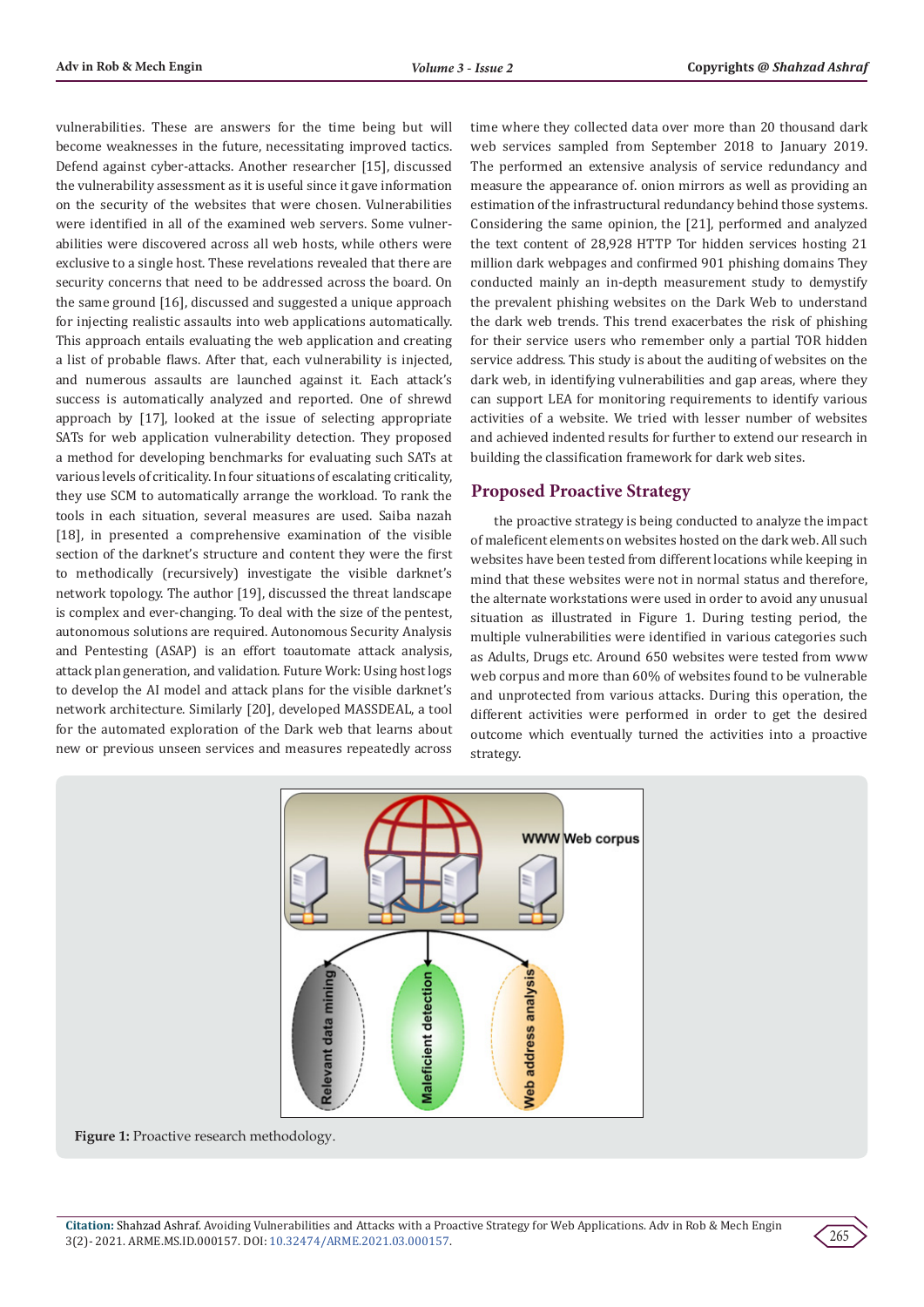#### **Relevant data mining**

During the operation of dark web data mining, some indexing related uncouth situation was occurred because the addresses of the dark web do not appear in normal format. Further, web address belongs to dark web are exceptionally complicated and employs a more robust and modern encryption algorithm. It is much hard to recall the web address belongings to the dark websites due to URL length as 56 bytes long. These features make mining challenging; therefore, for a proactive strategy a script was designed that mines the URL by visiting multiple search engines based on user input and creating a unique result set. In addition, live activities were performed to catchup all those domains that having chances of becoming inactive because for security reasons, onion sites may become inaccessible after some time. Another script was designed to forecast the status of onion domain active or not, and also it reverts the status code (200,301,404,403 etc.), the title of the web page and saves results if the domain can redirect to some other domain [22]. Further, it is crucial identifying the gap for dark web hosting and every aspect is needed to investigate the areas which were ignored. Spiders/ crawls can use different techniques, such as brute force, to discover vital files or configuration files that have been missed or concealed. A SOCKS proxy is used to establish connections to the hidden services by the crawlers, which are written in Python. The crawler receives the first onion domains or seeds from the surface web's publicly available directory. A separate file is created for each seed that is scraped and the new links that are discovered. The new links were crawled again to find other new links. The scraping of new link is performed two more times until no new connections can be identified. The crawler did not scrape hidden services that required user authentication or were behind subscription pay-walls. Getting the user information such as email address, phone address, how generally the users act, details about the admin, all are required and therefore, information gathering also includes looking into exposed tokens, API endpoints, API entry points, and reading the parameters. The API is used to find login information in files; client-side validation is available, although it is preferable. Having as much knowledge about the target as possible makes work more accessible and manageable. Therefore, all potential hostnames connected to target and relevant open ports have been considered. The domain-level structure of the dark web has been examined, and all sub-domains of a certain domain are aggregated under it and indicated as a single individual node of a graph. The onion possessing two sub-domains en.ABC.onion and my.IMS.onion [23], each of these sub-domains and their internal web pages are considered as a single node of graph identifiable by respected domain name. As a result, each edge in the graph connecting nodes A and B symbolizes a hyperlink inside domain A's web page referring to a web page included in domain B.

#### **Maleficent detection**

The web maleficent detection is a complicated process of identifying vulnerabilities in web traffic; the loopholes are a significant cause of data breaches, hacking, and ransomware,

among other things. The information gathered was utilized to start the maleficent detection of the web hosts Two techniques are used for this detection i.e., manual testing and automated testing. As a result of the manual testing being conducted by humans, it is essential that the testers think like a hacker. The tester examined each component of the target by hand and used a variety of methods based on his expertise of how to defend it. Automated testing makes use of scripts, tools, and software to replicate the same process by repeating defined tasks. It is handy when viewing source code since it detects weaknesses and unexpected vulnerabilities immediately. In automation testing, software such as ZAP, Burp Suite, and others are utilized [24].

#### **Web address analysis**

It has been determined that web addresses have a life expectancy, which is a novel classification. The concept of the invoked web address lifespan has been added, which quantifies the duration between the first and last occurrences of a web address in a data collection. It is related to the dynamics of content interest on the dark web. This notion is applicable to a variety of hosting considerations, as well as online cache activities. A simple parametric function closely linked to the probability density function well approximates the distribution of invoked lives. A unexpected finding was made using this model: the anticipated lifespan of a web address is asymptotically equal to the time frame of observation. It's also surprising to see a classic and well-behaved web family of statistical distributions at all [25]. This is particularly noteworthy since a substantial volume of web addresses in online traffic are nonces inside the scope of web data corpus. Furthermore, the structure inherent in web addresses was evaluated by comparing the use of path hierarchy vs query string on a range of dark sites. Surprisingly, static material is supplied via a path-depth structure, whereas query parameters include personalized content. Despite the fact that the two morphologies are functionally similar, there is a path-depth versus query-parameter dichotomy. Also, a web address does not have to represent the content of the resource if it is not used for search and resource discovery or is handled in another way. As a result of the widespread usage of query strings in many applications, the web address is no longer viewed as a simple node in a hierarchical file system [26].

# **Dark Web Data Selection Strategy**

While exploring the dark web for data collection, it was much hard to find the appropriate data as most of the time accessibility issue hurdles reaching to specific hosted data. An obscure part of the Internet that can only be accessed with special software is known as the dark web Although there are several dark web technologies, they all have the feature of employing encryption [27], to provide anonymity.

### **Dark web alive time**

When it comes to selling illegal items and services, most dark web sites, also known as dark markets, are similar in functionality

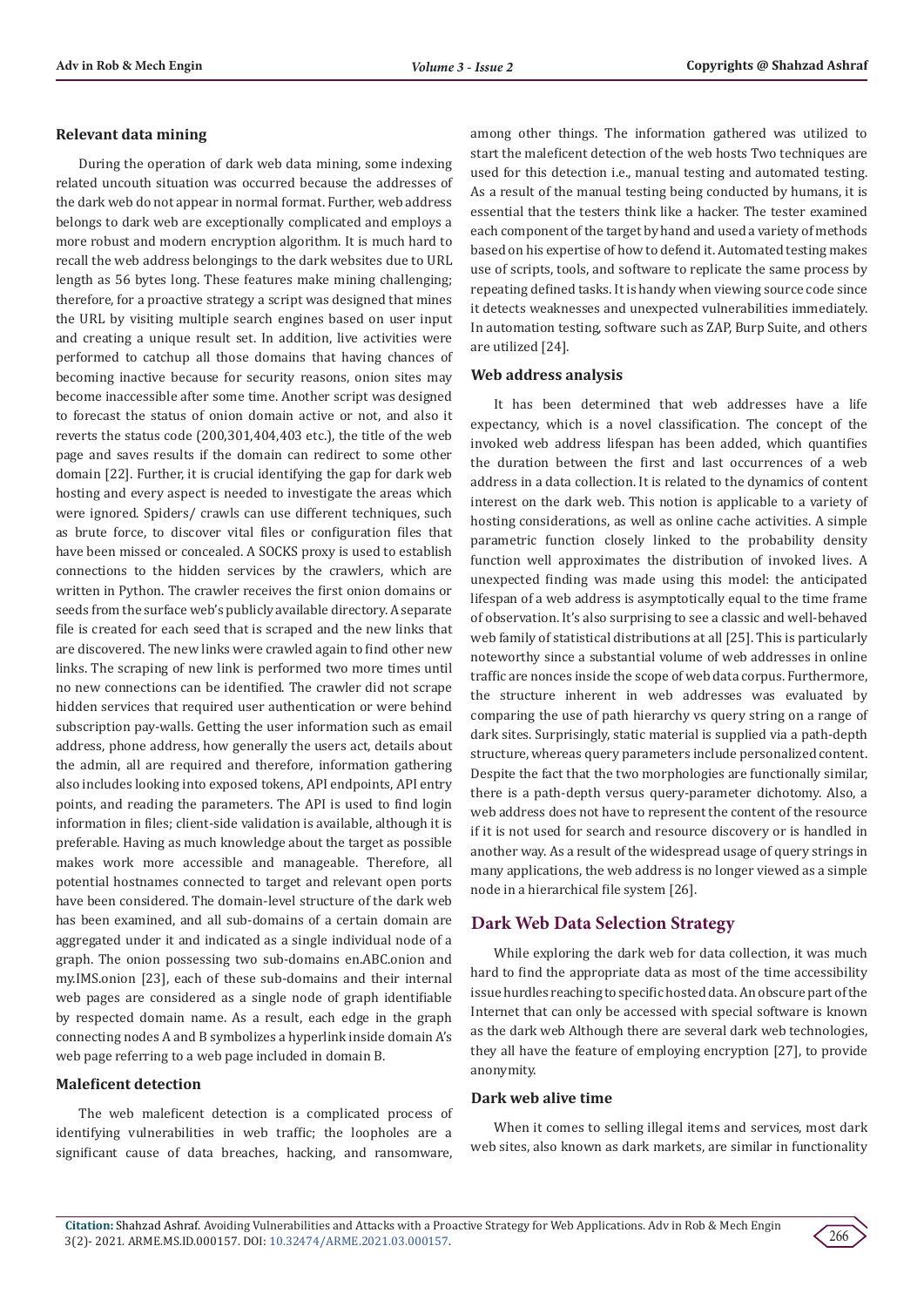and structure to other well-known websites. They provide a wide range of illegal commodities and appear to cater to customers seeking specific content. As a result, one cannot be certain if the dark web will be accessible online or not because web addresses for such websites are not available throughout the session.

Maleficent detection is a time-consuming process that might take anything from many hours to several days to finish [28]. There is no guarantee that a website will be available during the maleficent assessment task. In the same way as ordinary websites, dark websites are linked to one other and to each other. When webpages did not have hyperlinks, users had to know the precise URL to find them. Thus, hyperlinks serve as the foundation for how users navigate this network, connect to domains, discover information, and interact with other users. Using social network analysis, these linkages may be examined, revealing the web's connections [29]. In the dark network, websites with more inbound and outbound hyperlinks may be regarded more popular and significant for the dissemination of information inside the dark network, Network analysis may assist in determining not just how information is transmitted and exchanged within network structures, but also the significance of certain websites to the network. A tiny dense cluster [30], of nodes, similar to other Internet topologies, may constitute the network's hub and direct the flow of information. Significant ramifications for how communities grow and operate might result from this, as could the tactics employed by law enforcement authorities to discover and remove unlawful users and material. Similarly, considering the web address delay response, the time it takes the web application server to complete one request is referred to as latency. Congestion has crept into the dark network [31], and the flow management system has failed to keep up with it. The issue of high latency is not the only one that has to be solved. Furthermore, the dark network is quite variable. Because queries are routed via several computers across the world, the dark network will never be as fast as the surface web. As a result, network latency will always be a problem. It took a long time to examine the endpoints and other

**Table 1:** Comparative attributes of surface and dark websites.

features of websites since there were numerous instances of web address delay. An excessive amount of HTTP requests was made to the web-based application server because of this high delay rate. Further, checking some static web sites on dark web environment, Many CMS-based websites [32], are challenging to evaluate since the community is always working on security fixes and looking for new vulnerabilities. It has also been discovered that several hidden websites have not been updated.

# **Comparative Scenarios**

In order to examine the roots of the dark web hosting script, the comparative scenarios are developed which enhanced the chances of getting accurate data and presages upcoming attacks.

(i). Similar attributes: The principles of running a web environment are the same on the surface and dark webs because Onion services are the part of the dark web, it does not expose the host's IP address but on the surface web, the IP address is accessible to everyone, therefore a misconfiguration can reveal the server's IP address [33]. When comparing the characteristics of the surface and dark webs, the dark web was found to be misconfigured. Exploiting a dark web site, as in the surface web, might disclose dark web users who visit the dark web site. As a result, identifying a surface web site relevant to a dark web site based on ownership and developer can increase the odds of understanding the user's activity. The Fisher's Exact Test (FET) [34], was used to assess the connections between surface and dark websites. The FET confirms the strong correlation between the web environment and maleficent. Unlike the dark web (1%) where this occurrence is rare, the surface web (12.2%) is more likely to experience the maleficent than the dark web (1.3%) shown in Table 1. It was discovered through a more detailed study that this relationship is only significant in paste locations. As a result of this, attackers on the dark web may be stealthier and try to avoid detection by not changing passwords on their accounts, indicating a certain degree of skill. The observed variations in the underground forums are insignificant.

| <b>Hosted sites</b>  | Maleficent (%) | Spammer $(\%)$ | Overall $(\%)$ | <b>FET</b> output |  |  |
|----------------------|----------------|----------------|----------------|-------------------|--|--|
| Surface              | 17             | 0.1            | 86             | p < 0.002         |  |  |
| Dark                 |                | 3.8            | 800            |                   |  |  |
| <b>Hosted Forums</b> |                |                |                |                   |  |  |
| Surface              | 4.8            | 2.1            | 77             | p < 0.091         |  |  |
| Dark                 | 1.3            | 0.1            | 101            |                   |  |  |

(ii). Operating system and dark web pusillanimous contents:

The conflict between operating system and dark websites have been analysed and around 600 websites were test having malicious infectives. Further, the CMS [35], based applications such as WordPress, Joomla, Drupal, and others, found attacking via outdated plugins are also checked. [Table 2] depicts the distribution of web environment and operating system in each situation in which credentials were exposed. When credentials are

collected during site operation, there is a strong link between the operating system and the dark web environment. This connection, however, is tenuous. Although the majority of the accesses come from windows, the study found that hackers are more likely to utilize android devices when utilizing credentials obtained via the surface web than the dark web (22 % vs. 2 %, p 0.001). As the users are likely utilizing their own mobile devices to access the accounts, this might be a sign of a low degree of sophistication. Linux, on the

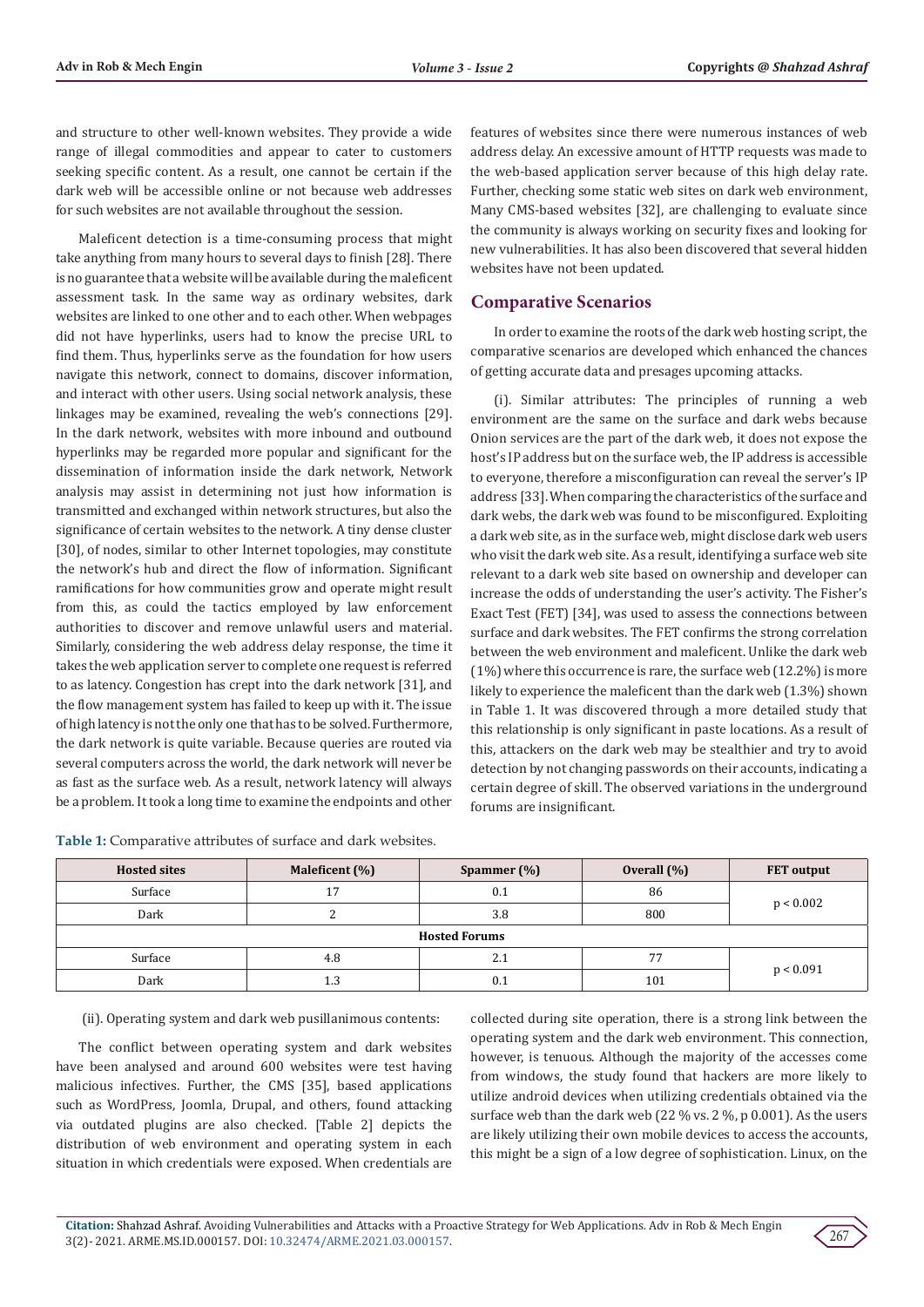other hand, is more likely to be utilized in the dark web (30% vs. 5%, p 0.001). According to the dark web's complexity, it is logical to infer that criminal who utilize Linux are more experienced. With regard to underground forums, there is no discernible difference. Sometimes using same web template might cause to vulnerabilities

due to ignorance and insufficient knowledge about technologies and motivation about security. Exposing websites are not automatically updated and must be updated manually as popular CMS solutions frequently misconfigured and appealing target for hackers [36].

**Table 2:** Interaction of operating systems with dark websites.

| <b>Hosted sites</b>  | Windows $(\% )$ | Linux $(\%)$ | Android (%) | <b>FET</b> output |  |  |  |
|----------------------|-----------------|--------------|-------------|-------------------|--|--|--|
| Surface              | 22              |              | 9.5         | p < 0.001         |  |  |  |
| Dark                 | C               | 30           | 8           |                   |  |  |  |
| <b>Hosted Forums</b> |                 |              |             |                   |  |  |  |
| Surface              | 0.1             | 8            | 0.1         | p < 0.034         |  |  |  |
| Dark                 | 10              | 7.5          | 1.5         |                   |  |  |  |

# **Result And Discussion**

The proposed proactive strategy unveiled very heuristic but interesting facts about web hosting contents. The proactive analysis time was set between July and August and near about 600 websites were tested on dark plate forum build on CMS based

system and found that 95% websites developed by WordPress are massively maleficent and generating the vulnerabilities as depicted in Figure 2. Similarly, websites developed on Drupal has 66% ratio while Joomla, Wix, and Kentico shares 46%, 39% and 17% ratio respectively. These statistics vouched that how much CMS system is unsafe and risky!



(i). Surface and dark web access duration: Furthermore, user behavior in terms of surface and dark web access duration has been identified, with activity lasting up to 40 days as illustrated in Figure 3. During first 20 days, users accessed the surface websites for up to 50 FET, with a total of 30% maleficent cases of the resource, while spammer problems and information leakage concerns remained at 12 and 21%, respectively. Users, on the other hand, have accessed dark websites, and access time reaching up to 72 %. Meanwhile, maleficent, spammer, and information leakage issues have reached new highs of 35 %, with spammer activity remaining low at 8%, but information leakage duration staying high. According to data

collected over 40 days, surface and dark web accessibility remained almost the same, while overall network operation remained high risk. Maleficent, spammer, and information leakage activities for the surface web remained at 21, 29, and 16 %, respectively, during these days. Spammers have been observed to make extensive use of network resources, which could be as a result of users continuing to subscribe to websites and putting themselves at risk. Although the dark web's access time was almost the same as the surface web's, there was a slight decrease in the number of malicious and spamming activities, but the amount of information leakage was higher than the surface web's access time.

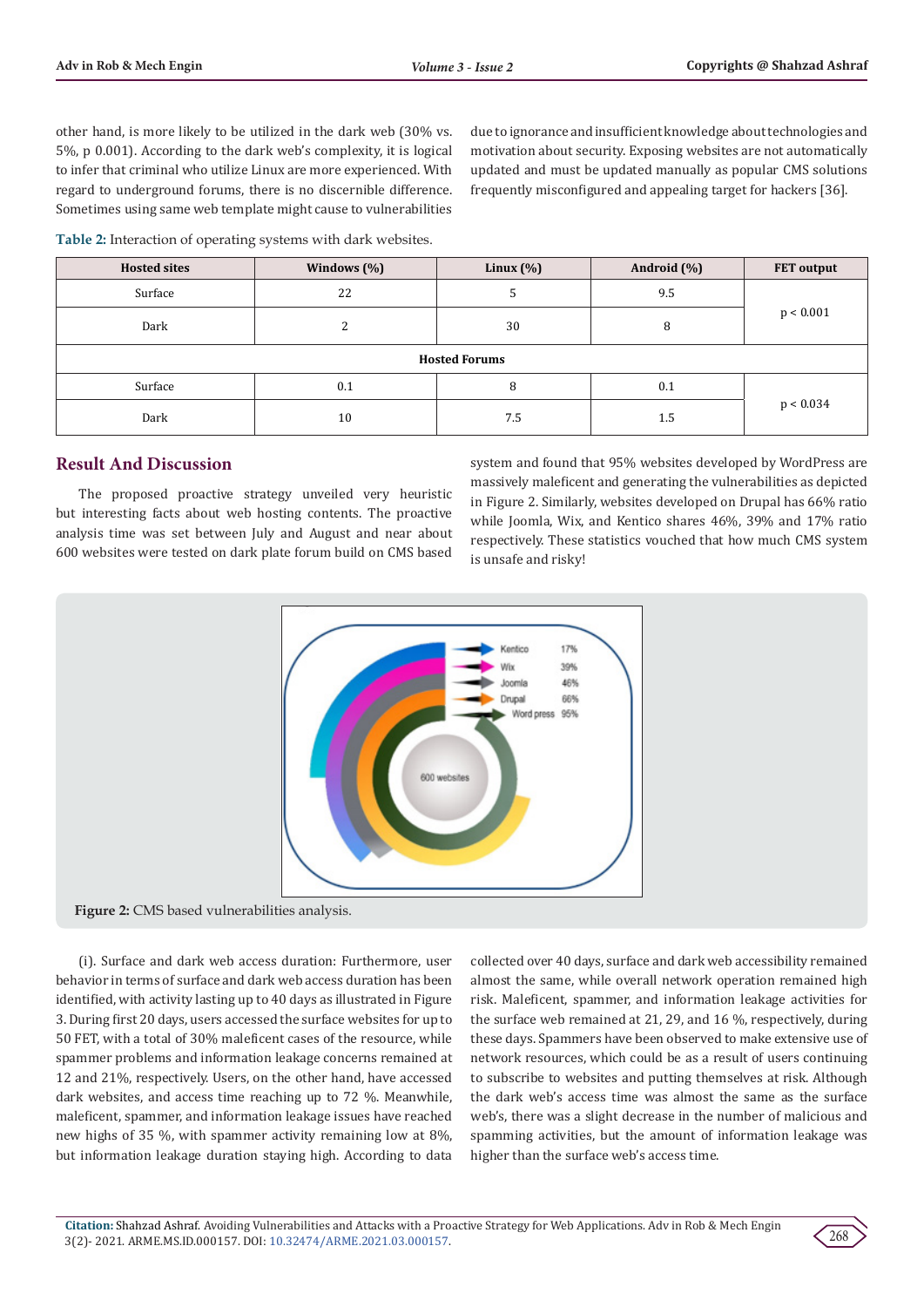

**Figure 3:** Surface and dark web accessibility.

 (ii). Operating system interaction to surface and dark websites: The interaction of various operating systems, such as Windows, Linux, and Android, with surface and dark websites was also explored for entire 40 days and shown in Figure 4. The surface and dark web access durations were remained 80 and 58% respectively, during first 20 days. These websites were accessed using Windows, Linux, and Android operating systems, and unfortunately, the interaction between these operating systems was aggravated by 75, 39, and 72 % for surface websites, respectively. The interaction between Windows and Android was nearly identical, indicating that users of both operating systems have easy accessibility to surface

websites. When users accessed the dark website on the same days, it showed that they interacted with it more on Windows than on other platforms such as Linux and Android. However, as Android users grow, their role can be seen during this activity. Similarly, for the next 40 days, a significant difference in accessibility between the surface and dark websites was observed, with 90 and 72 %, respectively. During these days, when accessing surface websites, the interaction with windows and Linux was nearly identical; however, while accessing dark websites, the windows and Linux interaction time was short, but they were competing with each other.



**Figure 4:** Operating system interaction with surface and dark web analysis.

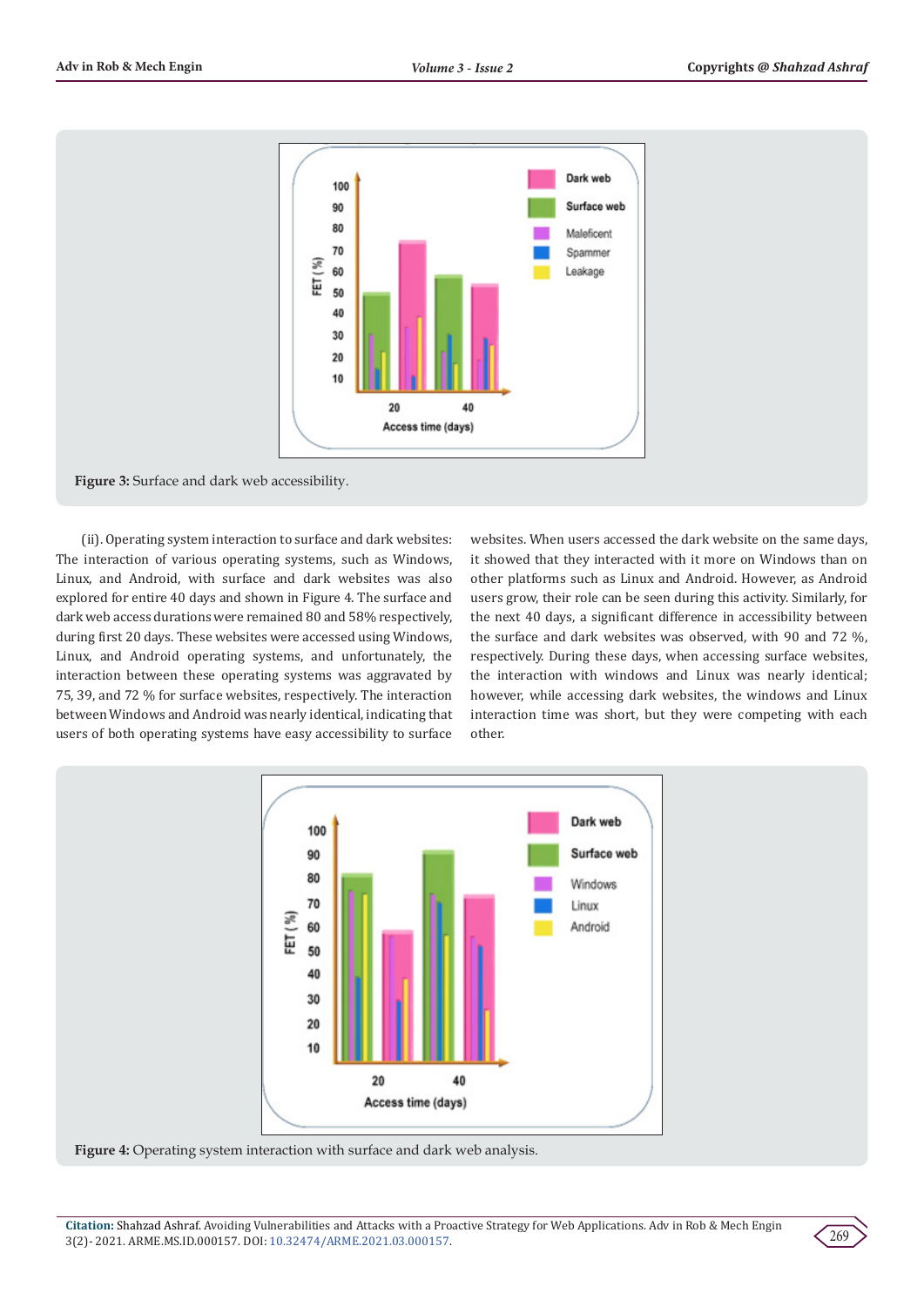## **Conclusion**

In order to prevent the vulnerabilities and maleficent attacks while accessing the dark websites, a proactive mechanism has been proposed. This approach incorporates with users' behavior and by observing the surface and dark access time, the behavior of different unusual elements such as maleficent activities, the spammer role and the interaction of various operating system with dark and surface web has been studied. A dark web address corpus has been managed and the web addresses are analyzed to check the status about web URLs either available or not. Facing the web mining challenges, a script was designed to mines irrelevant web address URL by visiting multiple search engines based on user input. Similarly, another script was designed to check those domains having chances of becoming inactive because for security reasons such as onion sites. Further, various gape has been identified in dark web hosting using crawls that create the new links from configuration files. Afterward, using manual and automated testing the maleficent activities were identified in web traffic. Eventually, the web address lifespan was determined which quantifies the duration between the first and last occurrences of a web address. At the end, using Fisher's Exact Test (FET), two comparative scenarios have been developed by considering the similar attributes and the role of operating system interaction with surface and dark websites. In the first scenario for identifying the similar attributes of surface and dark websites, the role of maleficent and spammer has been investigated and found that overall, 86 and 800% of attributes of surface and dark websites are identical. Similarly, for 2nd scenario identifying how long the operating systems have interacted with surface and dark websites, it was found that windows, Linux, and android based operating systems have an incredible role and made the contents much pusillanimous which creates high chances of information leakage. In the end, up to 40 days of user interaction to surface and dark web has been analyzed and found various aggravated statistics regarding vulnerabilities involvement in network traffic such as maleficent, spammer and the information leakage. At the same time, the interaction period of operating systems with surface and dark websites such as windows, Linux, and Android is also statistically investigated. While gathering the aforementioned investigation it is observed that most of the websites use CMS, such as WordPress, Joomla, Drupal, and various forums, and are outdated with either no patching or having vulnerabilities. Since either, they hosted with old versions of the software or were not updated with the latest patches, most URLs in the dark web are vulnerable to attacks. After this study, clear and up-to-date statistics are unveiled regarding dark websites, and it is recommended that to get rid of vulnerabilities the obtained statistics can be considered before developing new applications.

## **References**

1. [W Park \(2020\) A Study on Analytical Visualization of Deep Web. 22nd](https://ieeexplore.ieee.org/document/9061283/authors)  [International Conference on Advanced Communication Technology](https://ieeexplore.ieee.org/document/9061283/authors)  [\(ICACT\) pp: 81-83.](https://ieeexplore.ieee.org/document/9061283/authors)

- 2. [S Ashraf, D Muhammad, Z Aslam \(2020\) Analyzing challenging aspects of](http://journal.uad.ac.id/index.php/JITEKI/article/view/17105) [IPv6 over IPv4. Jurnal Ilmiah Teknik Elektro Komputer dan Informatika](http://journal.uad.ac.id/index.php/JITEKI/article/view/17105) [6\(1\): 54.](http://journal.uad.ac.id/index.php/JITEKI/article/view/17105)
- 3. [S. Ashraf \(2020\) Bodacious-Instance Coverage Mechanism for Wireless](https://downloads.hindawi.com/journals/wcmc/2020/8833767.pdf) [Sensor Network. Wireless Communications and Mobile Computing](https://downloads.hindawi.com/journals/wcmc/2020/8833767.pdf) [2020: 1-11.](https://downloads.hindawi.com/journals/wcmc/2020/8833767.pdf)
- 4. [X Du, Q Le, M Scanlon \(2020\) Automated Artefact Relevancy](https://ieeexplore.ieee.org/document/9138874) [Determination from Artefact Metadata and Associated Timeline Events.](https://ieeexplore.ieee.org/document/9138874) [in 2020 International Conference on Cyber Security and Protection of](https://ieeexplore.ieee.org/document/9138874) [Digital Services \(Cyber Security\) pp. 1-8.](https://ieeexplore.ieee.org/document/9138874)
- 5. [S Ashraf, S Saleem, A H Chohan, Z Aslam, A Raza \(2020\) Challenging](http://www.mgijournal.com/Data/Issues_AdminPdf/202/CHALLENGING%20STRATEGIC%20TRENDS.pdf) [strategic trends in green supply chain management. International](http://www.mgijournal.com/Data/Issues_AdminPdf/202/CHALLENGING%20STRATEGIC%20TRENDS.pdf) [Journal of Research in Engineering and Applied Sciences 5\(2\): 71-74.](http://www.mgijournal.com/Data/Issues_AdminPdf/202/CHALLENGING%20STRATEGIC%20TRENDS.pdf)
- 6. [S Saleem, S Ashraf, M K Basit \(2020\) CMBA A Candid Multi-Purpose](http://ictactjournals.in/paper/IJIVP_Vol_10_Iss_4_Paper_2_2211_2216.pdf) [Biometric Approach. ICTACT J Image Video Process 11\(1\): 6.](http://ictactjournals.in/paper/IJIVP_Vol_10_Iss_4_Paper_2_2211_2216.pdf)
- 7. [S Ashraf, S Saleem, T Ahmed, Z Aslam, D Muhammad \(2020\) Conversion](https://vciba.springeropen.com/track/pdf/10.1186/s42492-020-00055-9.pdf) [of adverse data corpus to shrewd output using sampling metrics. Vis](https://vciba.springeropen.com/track/pdf/10.1186/s42492-020-00055-9.pdf) [Comput Ind Biomed Art 3\(1\): 19.](https://vciba.springeropen.com/track/pdf/10.1186/s42492-020-00055-9.pdf)
- 8. [S Ashraf \(2019\) Culminate Coverage for Sensor Network through](https://www.researchgate.net/publication/344460014_Culminate_Coverage_for_Sensor_Network_Through_Bodacious-instance_Mechanism) [Bodacious-Instance Mechanism. i-manager's Journal on Wireless](https://www.researchgate.net/publication/344460014_Culminate_Coverage_for_Sensor_Network_Through_Bodacious-instance_Mechanism) [Communication 8\(3\): 9.](https://www.researchgate.net/publication/344460014_Culminate_Coverage_for_Sensor_Network_Through_Bodacious-instance_Mechanism)
- 9. [S Ashraf, T Ahmed, Z Aslam, D Muhammad, A Yahya, et al. \(2020\)](https://journals.sru.ac.ir/article_1453.html) [Depuration based Efficient Coverage Mechanism for Wireless Sensor](https://journals.sru.ac.ir/article_1453.html) [Network. J Electr Comput Eng Innov JECEI 8\(2\): 145-160.](https://journals.sru.ac.ir/article_1453.html)
- 10. [Pratibha, A Gahalot, Uprant, S Dhiman, L Chouhan \(2020\) Crime](https://ieeexplore.ieee.org/document/9170731) [Prediction and Analysis. in 2nd International Conference on Data,](https://ieeexplore.ieee.org/document/9170731) [Engineering and Applications \(IDEA\) pp. 1-6.](https://ieeexplore.ieee.org/document/9170731)
- 11. [S Ashraf, T Ahmed, A Raza, H Naeem \(2020\) Design of Shrewd](https://www.mdpi.com/2624-6511/3/1/5/htm) [Underwater Routing Synergy Using Porous Energy Shells. Smart Cities](https://www.mdpi.com/2624-6511/3/1/5/htm) [3\(1\): 74-92.](https://www.mdpi.com/2624-6511/3/1/5/htm)
- 12. [S Ashraf, D Muhammad, M Shuaeeb, Z Aslam \(2020\) Development of](http://www.mgijournal.com/Data/Issues_AdminPdf/208/DEVELOPMENT_OF_SHREWD_COSMETOLOGY.pdf) [Shrewd Cosmetology Model Through Fuzzy Logic. International Journal](http://www.mgijournal.com/Data/Issues_AdminPdf/208/DEVELOPMENT_OF_SHREWD_COSMETOLOGY.pdf) [of Research in Engineering and Applied Sciences 5\(3\): 93-99.](http://www.mgijournal.com/Data/Issues_AdminPdf/208/DEVELOPMENT_OF_SHREWD_COSMETOLOGY.pdf)
- 13. [S Ashraf, T Ahmed, S Saleem, Z Aslam \(2020\) Diverging Mysterious in](https://www.computerscijournal.org/vol13no1/diverging-mysterious-in-green-supply-chain-management/) [Green Supply Chain Management. Orient J Comput Sci Technol. 13\(1\):](https://www.computerscijournal.org/vol13no1/diverging-mysterious-in-green-supply-chain-management/) [22-28.](https://www.computerscijournal.org/vol13no1/diverging-mysterious-in-green-supply-chain-management/)
- 14. [A Shahzad, A Tauqeer \(2020\) Dual-nature biometric recognition](https://www.peertechzpublications.com/articles/TCSIT-5-112.php) [epitome. Trends Comput Sci Inf Technol 5\(1\): 008-014.](https://www.peertechzpublications.com/articles/TCSIT-5-112.php)
- 15. [S Ashraf, M Gao, Z Chen, S Kamran, Z Raza \(2017\) Efficient Node](https://thesai.org/Downloads/Volume8No11/Paper_52-Efficient_Node_Monitoring_Mechanism_in_WSN.pdf) [Monitoring Mechanism in WSN using Contikimac Protocol. Int J Adv](https://thesai.org/Downloads/Volume8No11/Paper_52-Efficient_Node_Monitoring_Mechanism_in_WSN.pdf) [Comput Sci Appl 8\(11\).](https://thesai.org/Downloads/Volume8No11/Paper_52-Efficient_Node_Monitoring_Mechanism_in_WSN.pdf)
- 16. [S Ashraf, S Saleem, S Afnan \(2020\) FTMCP: Fuzzy based Test Metrics for](https://www.researchgate.net/publication/346804890_FTMCP_Fuzzy_based_Test_Metrics_for_Cosmetology_Paradigm) [Cosmetology Paradigm. Adv Comput Intell Int J ACII 4\(7\): 1-13.](https://www.researchgate.net/publication/346804890_FTMCP_Fuzzy_based_Test_Metrics_for_Cosmetology_Paradigm)
- 17. [S Ashraf, D Muhammad, M A Khan, T Ahmed \(2021\) Fuzzy based efficient](http://ijmcr.com/fuzzy-based-efficient-cosmetology-paradigm/) [Cosmetology Paradigm. 8: 513-520.](http://ijmcr.com/fuzzy-based-efficient-cosmetology-paradigm/)
- 18. [S Nazah, S Huda, J Abawajy, M M Hassan \(2020\) Evolution of Dark Web](https://ieeexplore.ieee.org/document/9197590) [Threat Analysis and Detection: A Systematic Approach. IEEE Access 8:](https://ieeexplore.ieee.org/document/9197590) [171796-171819.](https://ieeexplore.ieee.org/document/9197590)
- 19. [S Ashraf, S Saleem, T Ahmed, Z Aslam, M Shuaeeb \(2020\) Iris and Foot](https://ieeexplore.ieee.org/document/9238333) [based Sustainable Biometric Identification Approach. 2020 International](https://ieeexplore.ieee.org/document/9238333) [Conference on Software, Telecommunications and Computer Networks](https://ieeexplore.ieee.org/document/9238333) [\(SoftCOM\) pp: 1-6.](https://ieeexplore.ieee.org/document/9238333)
- 20. [S Ashraf, T Ahmed \(2020\) Machine Learning Shrewd Approach for An](https://www.academia.edu/43522695/MACHINE_LEARNING_SHREWD_APPROACH_FOR_AN_IMBALANCED_DATASET_CONVERSION_SAMPLES) [Imbalanced Dataset Conversion Samples. J Eng Technol JET 11\(1\): Art](https://www.academia.edu/43522695/MACHINE_LEARNING_SHREWD_APPROACH_FOR_AN_IMBALANCED_DATASET_CONVERSION_SAMPLES) [no 1.](https://www.academia.edu/43522695/MACHINE_LEARNING_SHREWD_APPROACH_FOR_AN_IMBALANCED_DATASET_CONVERSION_SAMPLES)